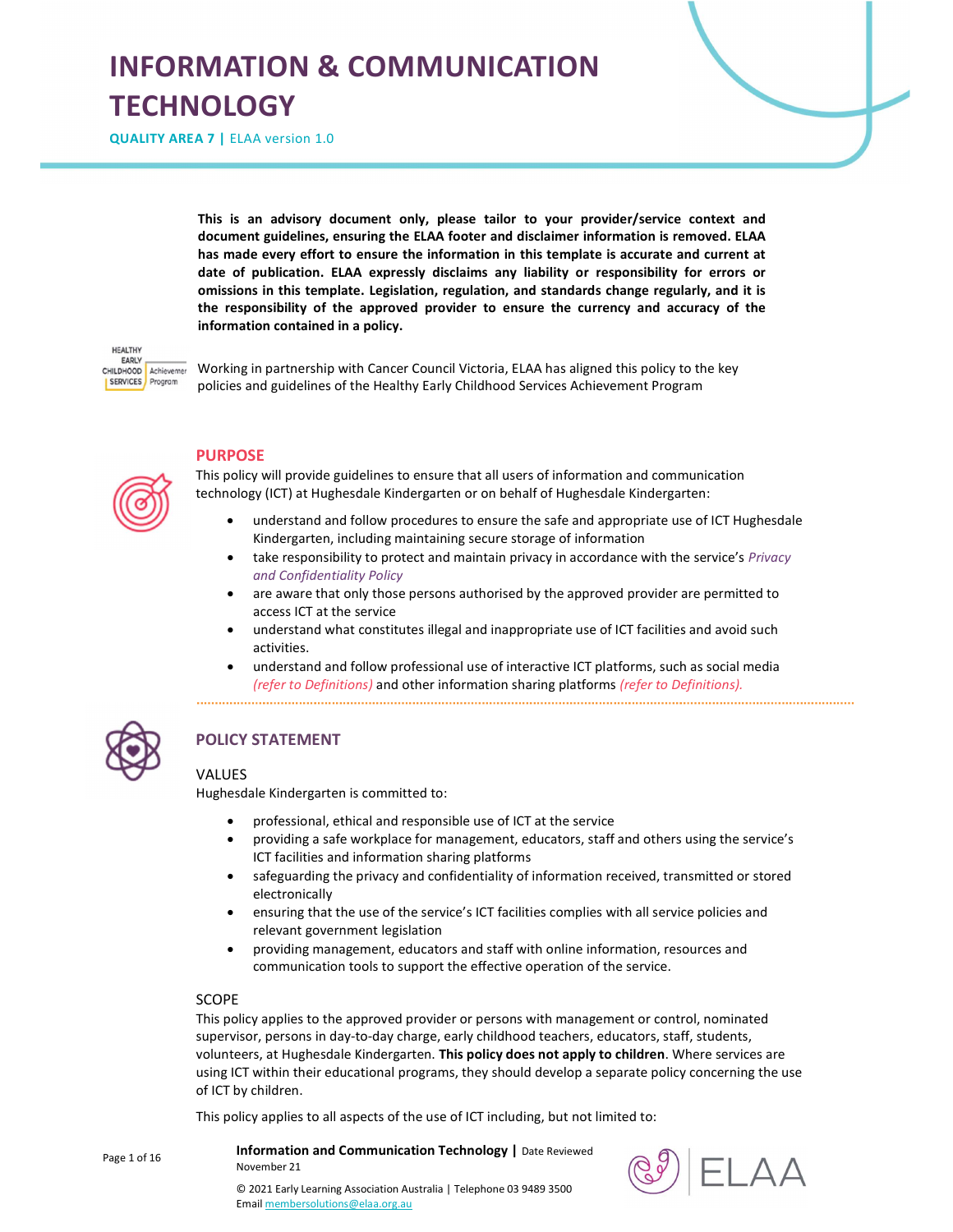- desktop top computers, laptops/notebooks, tablets, iPads, smartphones
- copying, saving or distributing files
- electronic bulletins/notice boards
- electronic discussion/news groups
- **e** electronic mail (email)
- file sharing
- $\bullet$  file storage (including the use of end point data storage devices refer to Definitions)
- **•** file transfer
- **•** instant messaging
- **•** internet usage
- online discussion groups and chat facilities
- portable communication devices including mobile and cordless phones.
- printing material
- social media (refer to Definitions)
- **•** streaming media
- subscriptions to list servers, mailing lists or other like services
- video conferencing
- viewing material electronically
- weblogs (blogs)
- website

| <b>RESPONSIBILITIES</b>                                                                                                                                                                                                                               | with management or control<br>Approved provider and persons | persons in day-to-day charge<br>Nominated supervisor and | educators and all other staff<br>Early childhood teacher, | Parents/guardians | students<br>Contractors, volunteers and |
|-------------------------------------------------------------------------------------------------------------------------------------------------------------------------------------------------------------------------------------------------------|-------------------------------------------------------------|----------------------------------------------------------|-----------------------------------------------------------|-------------------|-----------------------------------------|
| Ensuring that the use of the service's ICT complies with all<br>relevant state and federal legislation (refer to Legislation and<br>standards), and all service policies (including Privacy and<br>Confidentiality Policy and Code of Conduct Policy) | $\sqrt{}$                                                   | $\sqrt{}$                                                | $\sqrt{}$                                                 | $\sqrt{}$         | $\sqrt{}$                               |
| Managing inappropriate use of ICT as described in Attachment 2                                                                                                                                                                                        | $\sqrt{ }$                                                  | $\sqrt{}$                                                |                                                           |                   |                                         |
| Providing suitable ICT facilities to enable early childhood<br>teachers, educators and staff to effectively manage and operate<br>the service                                                                                                         | $\sqrt{}$                                                   | $\sqrt{ }$                                               |                                                           |                   |                                         |
| Authorising the access of early childhood teachers, educators,<br>staff, volunteers and students to the service's ICT facilities, as<br>appropriate                                                                                                   | $\sqrt{ }$                                                  | $\sqrt{}$                                                |                                                           |                   |                                         |
| Providing clear procedures and protocols that outline the<br>parameters for use of the service's ICT facilities both at the<br>service and when working from home (refer to Attachment 1)                                                             | $\sqrt{}$                                                   | $\sqrt{}$                                                |                                                           |                   |                                         |
| Embedding a culture of awareness and understanding of security<br>issues at the service                                                                                                                                                               | $\sqrt{}$                                                   | $\sqrt{}$                                                | $\sqrt{ }$                                                | $\sqrt{}$         | $\sqrt{}$                               |

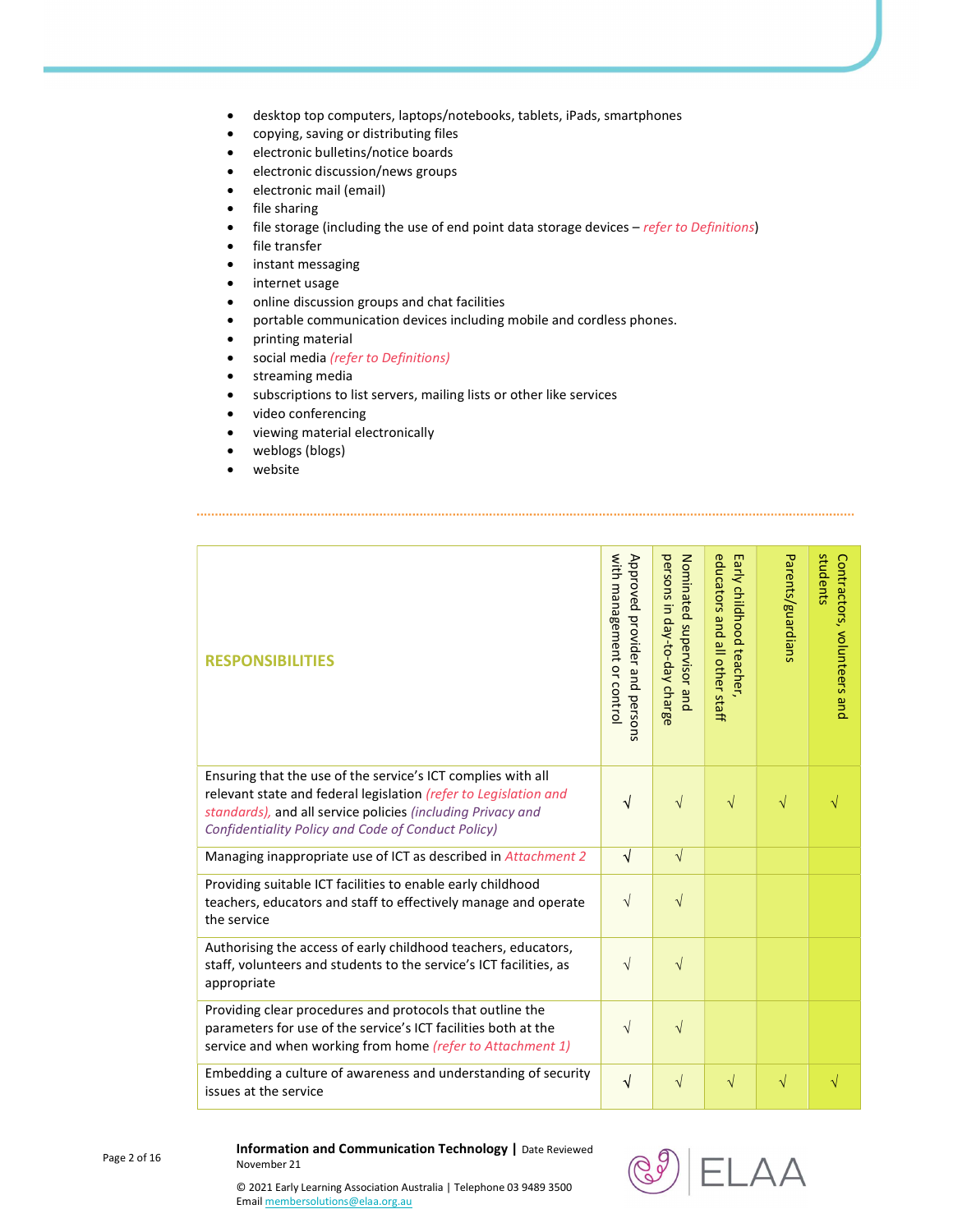| Ensuring that effective financial procedures and security<br>measures are implemented where transactions are made using<br>the service's ICT facilities, e.g. handling fees, invoice payments,<br>and using online banking                  | $\sqrt{}$  | $\sqrt{}$  |           |           |  |
|---------------------------------------------------------------------------------------------------------------------------------------------------------------------------------------------------------------------------------------------|------------|------------|-----------|-----------|--|
| Ensuring that the service's computer software and hardware are<br>purchased from an appropriate and reputable supplier                                                                                                                      | $\sqrt{}$  | $\sqrt{}$  |           |           |  |
| Identifying the need for additional password-protected email<br>accounts for management, early childhood teachers, educators,<br>staff and others at the service, and providing these as<br>appropriate                                     | $\sqrt{}$  | $\sqrt{}$  |           |           |  |
| Identifying the training needs of early childhood teachers,<br>educators and staff in relation to ICT, and providing<br>recommendations for the inclusion of training in ICT in<br>professional development activities                      | $\sqrt{}$  | $\sqrt{}$  |           |           |  |
| Ensuring regular backup of critical data and information at the<br>service (refer to Attachment 1)                                                                                                                                          | $\sqrt{}$  | $\sqrt{}$  | $\sqrt{}$ |           |  |
| Ensuring secure storage of all information at the service,<br>including backup files (refer to Privacy and Confidentiality Policy)                                                                                                          | $\sqrt{}$  | $\sqrt{}$  | $\sqrt{}$ |           |  |
| Adhering to the requirements of the Privacy and Confidentiality<br>Policy in relation to accessing information on the service's<br>computer/s, including emails                                                                             | $\sqrt{}$  | $\sqrt{}$  | $\sqrt{}$ |           |  |
| Considering encryption (refer to Definitions) of data for extra<br>security                                                                                                                                                                 | $\sqrt{}$  | $\sqrt{}$  |           |           |  |
| Ensuring that reputable anti-virus and firewall software (refer to<br>Definitions) are installed on service computers, and that<br>software is kept up to date                                                                              | $\sqrt{}$  | $\sqrt{}$  |           |           |  |
| Developing procedures to minimise unauthorised access, use<br>and disclosure of information and data, which may include<br>limiting access and passwords, and encryption (refer to<br>Definitions)                                          | $\sqrt{}$  | $\sqrt{}$  |           |           |  |
| Ensuring that the service's liability in the event of security<br>breaches, or unauthorised access, use and disclosure of<br>information and data is limited by developing and publishing<br>appropriate disclaimers (refer to Definitions) | ٧          | $\sqrt{}$  |           |           |  |
| Developing procedures to ensure data and information (e.g.<br>passwords) are kept secure, and only disclosed to individuals<br>where necessary e.g. to new educators, staff or committee of<br>management                                   | $\sqrt{}$  | $\sqrt{}$  |           |           |  |
| Being aware of the requirements and complying with this policy                                                                                                                                                                              | $\sqrt{ }$ | $\sqrt{ }$ | $\sqrt{}$ | $\sqrt{}$ |  |
| Appropriate use of endpoint data storage devices (refer to<br>Definitions) by ICT users at the service                                                                                                                                      | $\sqrt{}$  | $\sqrt{}$  | $\sqrt{}$ | $\sqrt{}$ |  |
| Ensuring that all material stored on endpoint data storage<br>devices is also stored on a backup drive, and that both device<br>and drive are kept in a secure location                                                                     | $\sqrt{}$  | $\sqrt{}$  | $\sqrt{}$ |           |  |
| Ensuring that written permission is provided by<br>parents/guardians for authorised access to the service's<br>computer systems and internet by persons under 18 years of age                                                               | $\sqrt{}$  | $\sqrt{}$  |           |           |  |

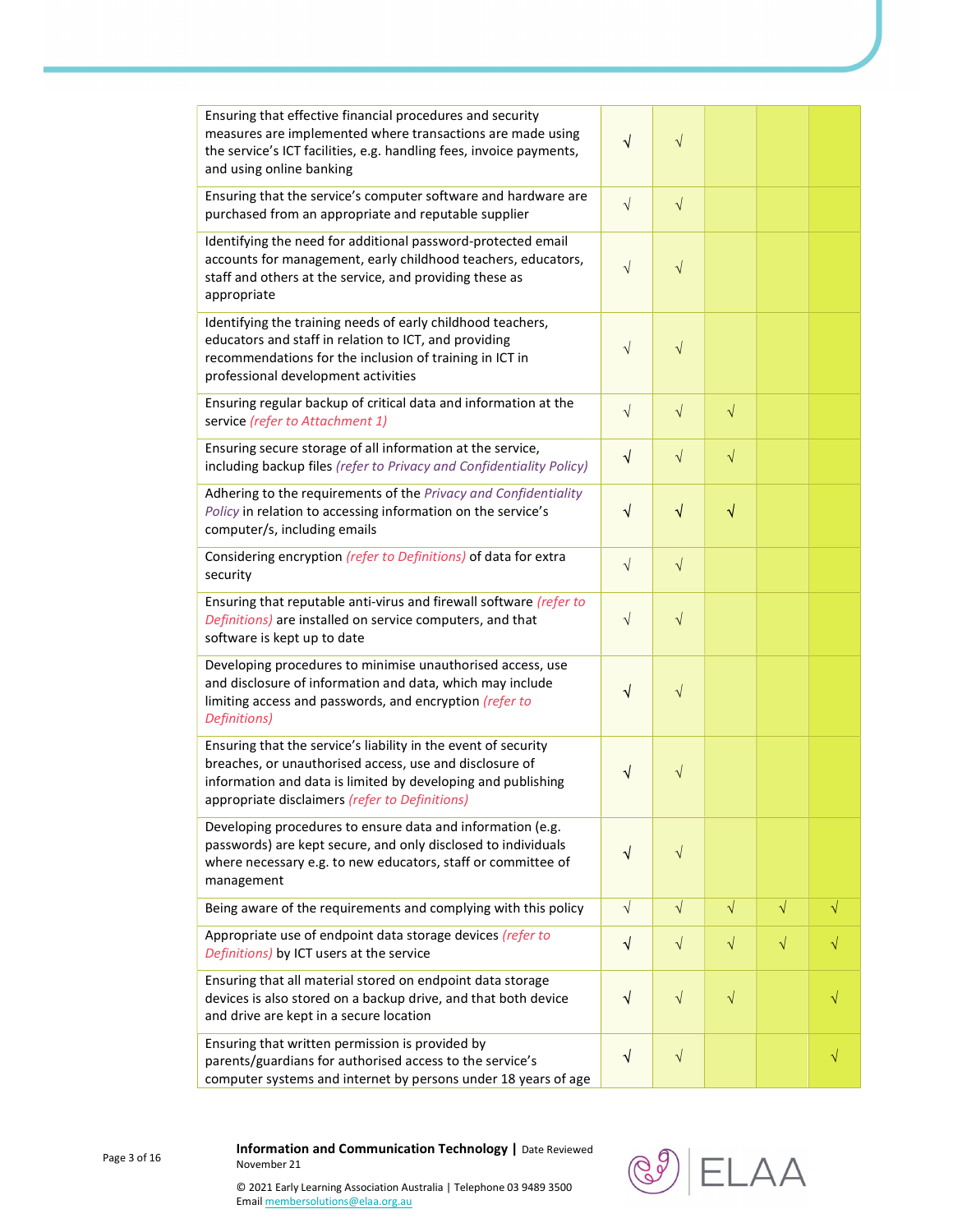| (e.g. a student on placement at the service) (refer to Attachment<br>5).                                                                                                                                        |            |            |           |           |           |
|-----------------------------------------------------------------------------------------------------------------------------------------------------------------------------------------------------------------|------------|------------|-----------|-----------|-----------|
| Providing authorisation to early childhood teachers, educators<br>and staff to be social media representatives for Hughesdale<br>Kindergarten (refer to Attachment 3)                                           | $\sqrt{ }$ | $\sqrt{ }$ |           |           |           |
| Complying with all relevant legislation and service policies,<br>protocols and procedures, including those outlined in<br><b>Attachments 1</b>                                                                  | $\sqrt{ }$ | $\sqrt{ }$ | $\sqrt{}$ | $\sqrt{}$ | $\sqrt{}$ |
| Reading and understanding what constitutes inappropriate use<br>of ICT (refer to Attachment 2)                                                                                                                  | $\sqrt{ }$ | $\sqrt{ }$ | $\sqrt{}$ | $\sqrt{}$ | $\sqrt{}$ |
| Completing the authorised user agreement form (refer to<br>Attachment 4)                                                                                                                                        | $\sqrt{}$  | $\sqrt{}$  | $\sqrt{}$ |           | $\sqrt{}$ |
| Maintaining the security of ICT facilities belonging to Hughesdale<br>Kindergarten and keeping allocated passwords secure, including<br>not sharing passwords and logging off after using a computer            | $\sqrt{ }$ | $\sqrt{}$  | $\sqrt{}$ | $\sqrt{}$ |           |
| Accessing accounts, data or files on the service's computers only<br>where authorisation has been provided                                                                                                      |            | $\sqrt{ }$ | $\sqrt{}$ |           | √         |
| Co-operating with other users of the service's ICT to ensure fair<br>and equitable access to resources                                                                                                          | $\sqrt{ }$ | $\sqrt{ }$ | $\sqrt{}$ |           | $\sqrt{}$ |
| Obtaining approval from the approved provider before<br>purchasing licensed computer software and hardware                                                                                                      |            | $\sqrt{ }$ | $\sqrt{}$ |           |           |
| Ensuring no illegal material is transmitted at any time via any ICT<br>medium (refer to Attachment 2)                                                                                                           | $\sqrt{ }$ | $\sqrt{}$  | $\sqrt{}$ | $\sqrt{}$ | $\sqrt{}$ |
| Using the service's email, messaging and social media (refer to<br>Definitions) facilities for service-related and lawful activities only<br>(refer to Attachment 2)                                            | $\sqrt{ }$ | $\sqrt{}$  | $\sqrt{}$ | $\sqrt{}$ | √         |
| Using endpoint data storage devices (refer to Definitions)<br>supplied by the service for service-related business only, and<br>ensuring that this information is protected from unauthorised<br>access and use |            | $\sqrt{}$  | $\sqrt{}$ |           |           |
| Notifying the approved provider of any damage, faults or loss of<br>endpoint data storage devices                                                                                                               |            | $\sqrt{}$  | $\sqrt{}$ |           | √         |
| Signing an acknowledgement form upon receipt of a USB or<br>portable storage device (including a laptop) (refer to Attachment<br>4)                                                                             |            | $\sqrt{}$  | $\sqrt{}$ |           |           |
| Restricting the use of personal mobile phones to rostered<br>breaks, and only used in areas outside of spaces being utilised<br>for education and care of children                                              | $\sqrt{}$  | $\sqrt{}$  | $\sqrt{}$ | $\sqrt{}$ |           |
| Responding only to emergency phone calls when responsible for<br>supervising children to ensure adequate supervision of children<br>at all times (refer to Supervision of Children Policy)                      | $\sqrt{ }$ | $\sqrt{}$  | $\sqrt{}$ |           |           |
| Ensuring electronic files containing information about children<br>and families are kept secure at all times (refer to Privacy and<br><b>Confidentiality Policy)</b>                                            | $\sqrt{ }$ | $\sqrt{ }$ | $\sqrt{}$ |           |           |
| Responding to a privacy breach in accordance with Privacy and<br>Confidentiality policy.                                                                                                                        | $\sqrt{}$  | $\sqrt{ }$ |           |           |           |

Page 4 of 16

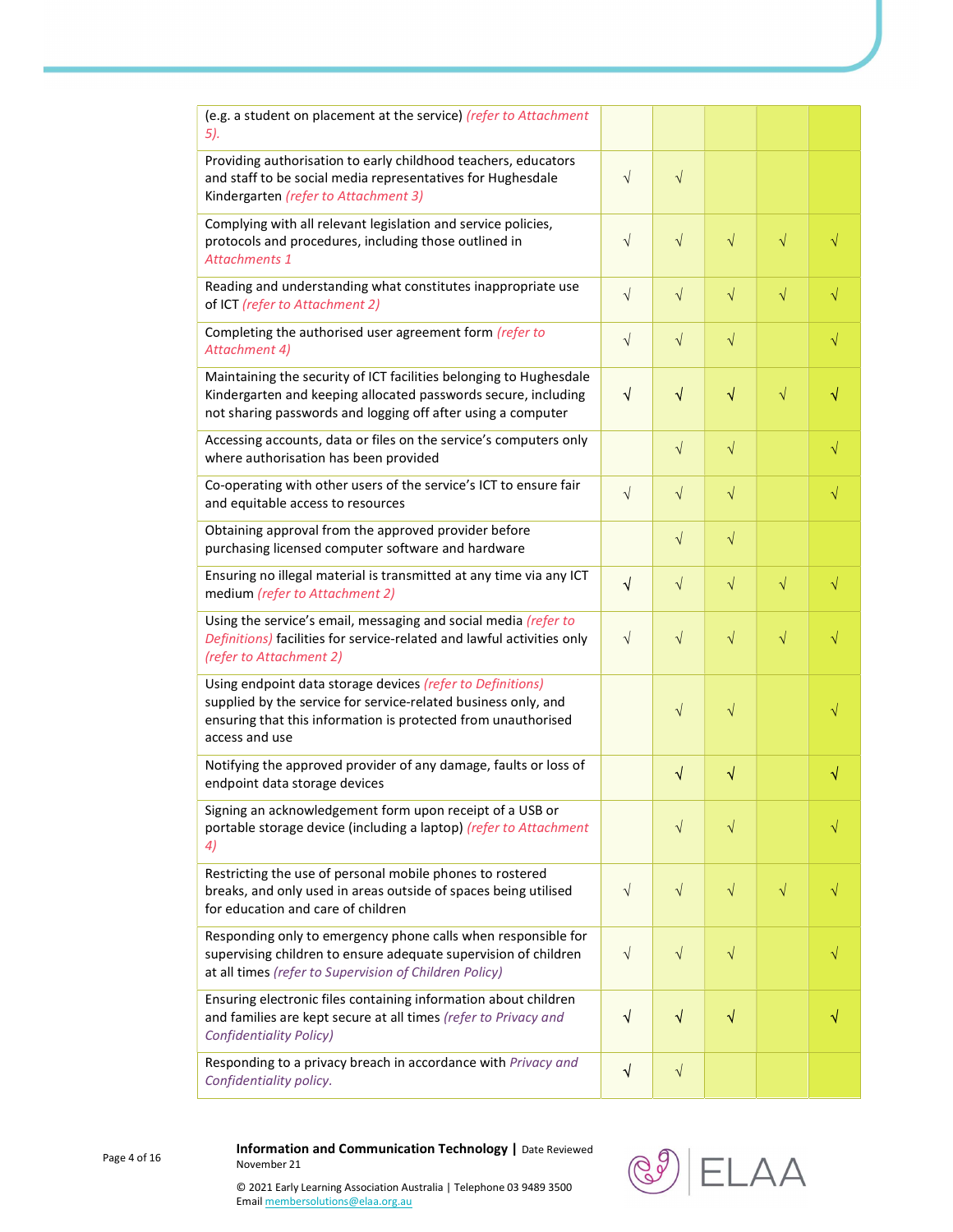| Complying with the appropriate use of social media (refer to<br>Definitions) platforms (refer to Attachment 3)                                                  |  |  |  |  |  |
|-----------------------------------------------------------------------------------------------------------------------------------------------------------------|--|--|--|--|--|
| Complying with this policy at all times to protect the privacy,<br>confidentiality and interests of Hughesdale Kindergarten<br>employees, children and families |  |  |  |  |  |
| BOLD tick $\sqrt{}$ indicates legislation requirement                                                                                                           |  |  |  |  |  |

## PROCEDURES

Refer to Attachment 1 for the following procedures

- Email usage
- Digital storage of personal and health information
- Data back up
- Password management



# BACKGROUND AND LEGISLATION

## BACKGROUND

The ICT environment is continually changing. Early childhood services now have access to a wide variety of technologies via fixed, wireless and mobile devices. While ICT is a cost-effective, timely and efficient tool for research, communication and management of a service, there are also legal responsibilities in relation to information privacy, security and the protection of employees, families and children.

State and federal laws, including those governing information privacy, copyright, occupational health and safety, anti-discrimination and sexual harassment, apply to the use of ICT (refer to Legislation and standards). Illegal and inappropriate use of ICT resources includes pornography, fraud, defamation, breach of copyright, unlawful discrimination or vilification, harassment (including sexual harassment, stalking and privacy violations) and illegal activity, including illegal peer-to-peer file sharing.

The Victorian Government funds the State Library Victoria to deliver the Kindergarten IT Program, which provides the following services to eligible organisations:

- Internet connectivity for kindergartens (data connection only)
- Twenty email addresses per kindergarten
- User support for general computer and Microsoft software enquiries
- Web hosting options
- Coordinated IT Training for eligible services including privacy and cyber safety training
- Providing advice for kindergartens purchasing new computers with the option to supply and install (kindergartens meet the purchase and installation costs)
- Repair of computer hardware that was provided by the Department of Education and Training through the Kindergarten IT Project roll-out

#### LEGISLATION AND STANDARDS

Relevant legislation and standards include but are not limited to:

- Broadcasting Services Act 1992 (Cth)
- Charter of Human Rights and Responsibilities Act 2006 (Vic)
- Crimes Act 1958 (Vic)
- Classification (Publications, Films and Computer Games) Act 1995
- Commonwealth Classification (Publication, Films and Computer Games) Act 1995
- Competition and Consumer Act 2010 (Cth)

Information and Communication Technology | Date Reviewed November 21



Page 5 of 16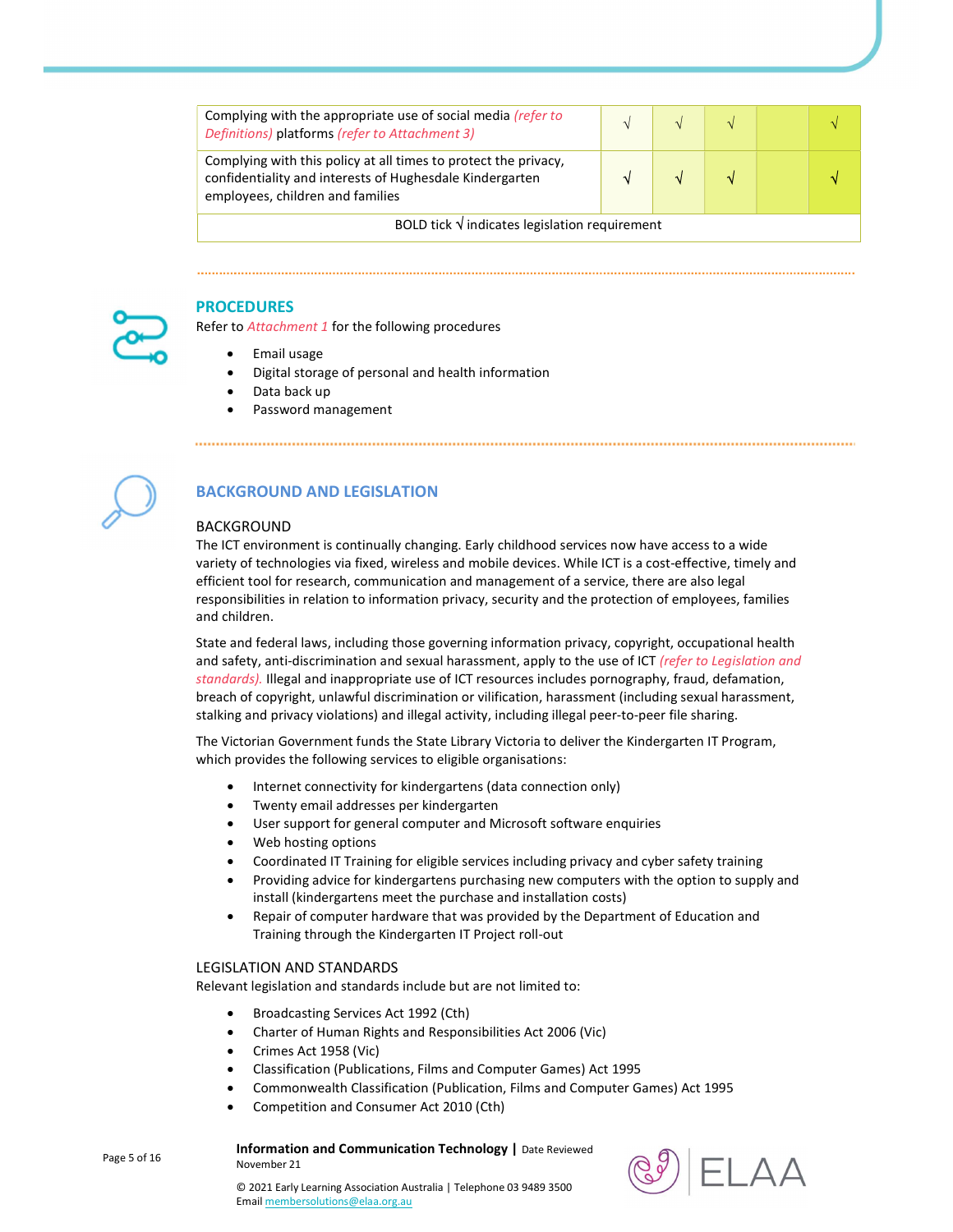- Copyright Act 1968 (Cth)
- Copyright Amendment Act 2006 (Cth)
- Cybercrime Act 2001 (Cth)
- Education and Care Services National Law Act 2010
- Education and Care Services National Regulations 2011
- Equal Opportunity Act 2010 (Vic)
- Freedom of Information Act 1982
- Health Records Act 2001 (Vic)
- Information Privacy Act 2000 (Vic)
- National Quality Standard, Quality Area 7: Governance and Leadership
- Occupational Health and Safety Act 2004 (Vic)
- Privacy Act 1988 (Cth)
- Privacy and Data Protection Act 2014 (Vic)
- Protected Disclosure Act 2012 (Vic)
- Public Records Act 1973 (Vic)
- Sex Discrimination Act 1984 (Cth)
- Spam Act 2003 (Cth)
- Trade Marks Act 1995 (Cth)

The most current amendments to listed legislation can be found at:

- Victorian Legislation Victorian Law Today: www.legislation.vic.gov.au
- Commonwealth Legislation Federal Register of Legislation: www.legislation.gov.au

#### DEFINITIONS

The terms defined in this section relate specifically to this policy. For regularly used terms e.g. Approved Provider, Nominated Supervisor, Notifiable Complaints, Serious Incidents, Duty of Care, etc. refer to the Definitions file of the PolicyWorks catalogue.

Anti-spyware: Software designed to remove spyware: a type of malware *(refer to Definitions)*, that collects information about users without their knowledge.

Chain email: An email instructing recipients to send out multiple copies of the same email so that circulation increases exponentially.

Computer virus: Malicious software programs, a form of malware (refer to Definitions), that can spread from one computer to another through the sharing of infected files, and that may harm a computer system's data or performance.

Cyber safety: The safe and responsible use of technology including use of the internet, electronic media and social media in order to ensure information security and personal safety. There are three main areas of risk to safety:

- Content: being exposed to illegal, inappropriate or harmful material
- Contact: being subjected to harmful online interactions with other users (including bullying)
- Conduct: personal online behaviour that increases the likelihood of, or causes, harm.

Defamation: To injure or harm another person's reputation without good reason or justification. Defamation is often in the form of slander or libel.

Disclaimer: Statement(s) that seeks to exclude or limit liability and is usually related to issues such as copyright, accuracy and privacy.

Electronic communications: Email, instant messaging, communication through social media and any other material or communication sent electronically.

Page 6 of 16

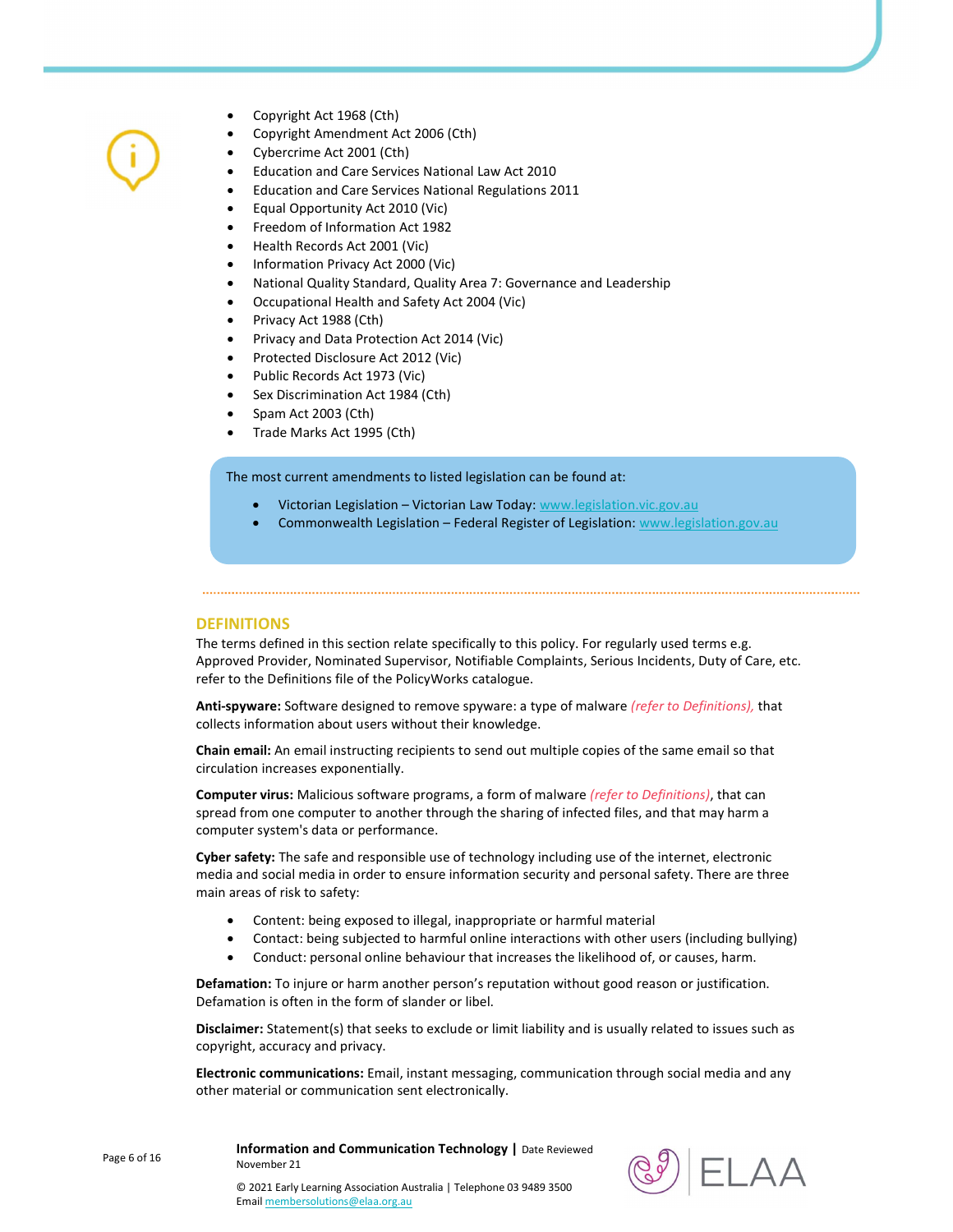Encryption: The process of systematically encoding data before transmission so that an unauthorised party cannot decipher it. There are different levels of encryption available.

Endpoint data storage devices: Devices capable of storing information/data. New devices are continually being developed, and current devices include:

- laptops
- USB sticks, external or removable hard drives, thumb drives, pen drives and flash drives
- iPods or other similar devices
- cameras with USB drive connection
- iPhones/smartphones
- PCI/PC Card/PCMCIA storage cards
- PDAs (Personal Digital Assistants)
- other data-storage devices (CD-ROM and DVD).

Firewall: The primary method of keeping a computer/network secure. A firewall controls (by permitting or restricting) traffic into and out of a computer/network and, as a result, can protect these from damage by unauthorised users.

Flash drive: A small data-storage device that uses flash memory, and has a built-in USB connection. Flash drives have many names, including jump drives, thumb drives, pen drives and USB keychain drives.

Information sharing platforms: Describes the exchange of data between various organisations, people and technologies This can include but no limited to Dropbox, Google Drive, Sharepoint, Skype for Business, One Drive

Integrity: (In relation to this policy) refers to the accuracy of data. Loss of data integrity may be either gross and evident (e.g. a computer disk failing) or subtle (e.g. the alteration of information in an electronic file).

Malware: Short for 'malicious software'. Malware is intended to damage or disable computers or computer systems.

PDAs (Personal Digital Assistants): A handheld computer for managing contacts, appointments and tasks. PDAs typically include a name and address database, calendar, to-do list and note taker. Wireless PDAs may also offer email and web browsing, and data can be synchronised between a PDA and a desktop computer via a USB or wireless connection.

Portable storage device (PSD) or removable storage device (RSD): Small, lightweight, portable easyto-use device that is capable of storing and transferring large volumes of data. These devices are either exclusively used for data storage (for example, USB keys) or are capable of multiple other functions (such as iPods and PDAs).

Security: (In relation to this policy) refers to the protection of data against unauthorised access, ensuring confidentiality of information, integrity of data and the appropriate use of computer systems and other resources.

Social Media: A computer-based technology that facilitates the sharing of ideas, thoughts, information and photos through the building of virtual networks and communities. Examples can include but not limited to, Facebook, YouTube, WhatsApp, Facebook Messenger, TikTok and Instagram

Spam: Unsolicited and unwanted emails or other electronic communication.

USB interface: Universal Serial Bus (USB) is a widely used interface for attaching devices to a host computer. PCs and laptops have multiple USB ports that enable many devices to be connected without rebooting the computer or turning off the USB device.

USB key: Also known as sticks, drives, memory keys and flash drives, a USB key is a device that plugs into the computer's USB port and is small enough to hook onto a key ring. A USB key allows data to be easily downloaded and transported/transferred.

Virus: A program or programming code that multiplies by being copied to another program, computer or document. Viruses can be sent in attachments to an email or file, or be present on a disk or CD.

Information and Communication Technology | Date Reviewed November 21



© 2021 Early Learning Association Australia | Telephone 03 9489 3500 Email membersolutions@elaa.org.au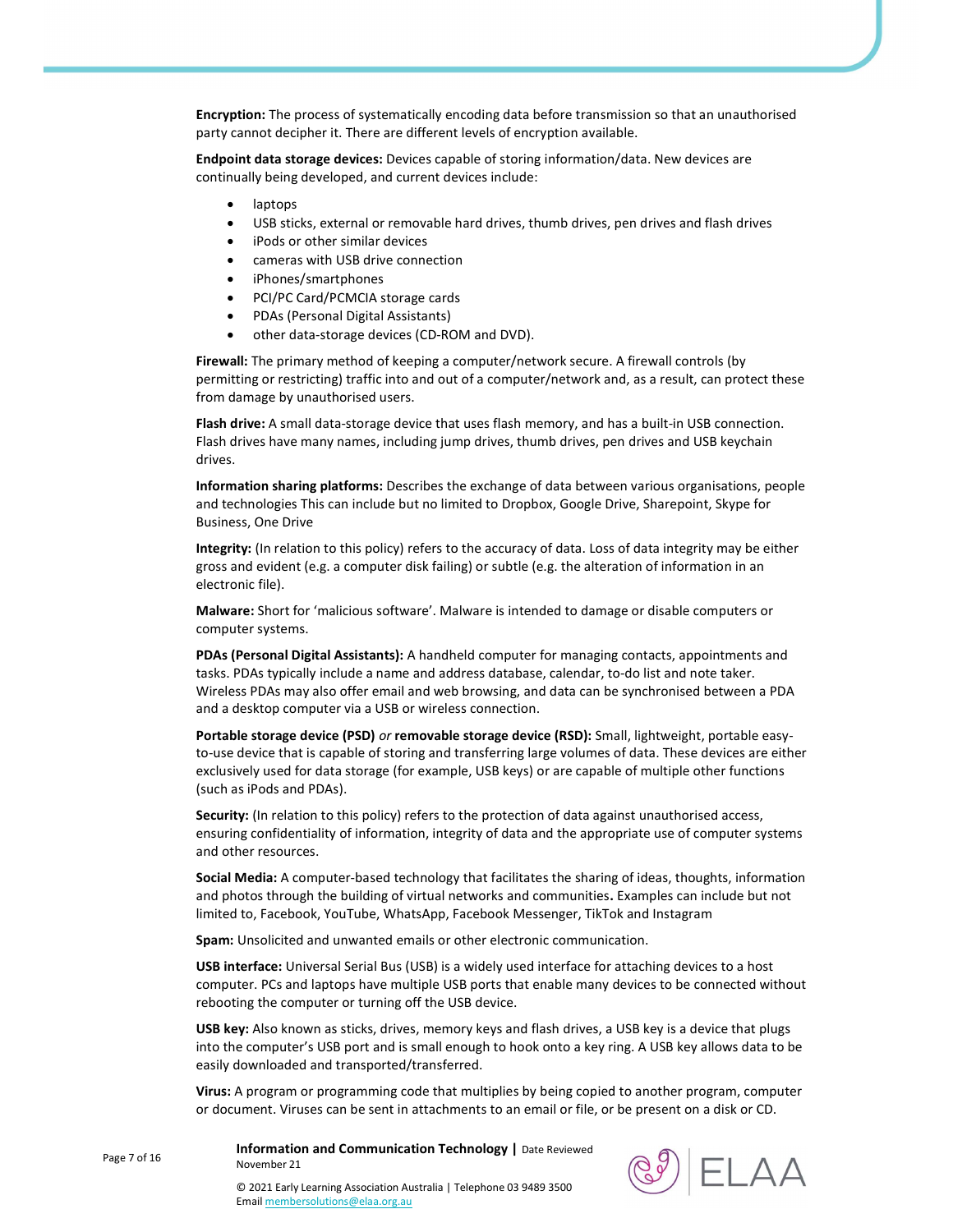While some viruses are benign or playful in intent, others can be quite harmful: erasing data or requiring the reformatting of hard drives.



# SOURCES AND RELATED POLICIES

# SOURCES

- Acceptable Use Policy, DET Information, Communications and Technology (ICT) Resources: https://www.education.vic.gov.au/school/teachers/management/infrastructure/Pages/acce ptableuse.aspx
- IT for Kindergartens: www.kindergarten.vic.gov.au

#### RELATED POLICIES

- Code of Conduct
- Complaints and Grievances
- Curriculum Development
- Enrolment and Orientation
- Governance and Management of the Service
- Occupational Health and Safety
- Privacy and Confidentiality
- **Staffing**



## EVALUATION

In order to assess whether the values and purposes of the policy have been achieved, the Approved Provider will:

- regularly seek feedback from everyone affected by the policy regarding its effectiveness
- monitor the implementation, compliance, complaints and incidents in relation to this policy
- keep the policy up to date with current legislation, research, policy and best practice
- revise the policy and procedures as part of the service's policy review cycle, or as required
- notifying all stakeholders affected by this policy at least 14 days before making any significant changes to this policy or its procedures, unless a lesser period is necessary due to risk



# **ATTACHMENTS**

- Attachment 1: Procedures for use of ICT at the service
- Attachment 2: Unacceptable/inappropriate use of ICT facilities

- Attachment 3: Social Media Guidelines
- Attachment 4: Authorised user agreement
- Attachment 5: Parent/guardian authorisation for under-age access to the Hughesdale Kindergarten ICT facilities:



## AUTHORISATION

This policy was adopted by the approved provider of Hughesdale Kindergarten on 11 November 2021.

REVIEW DATE: 11 NOVEMBER 2022

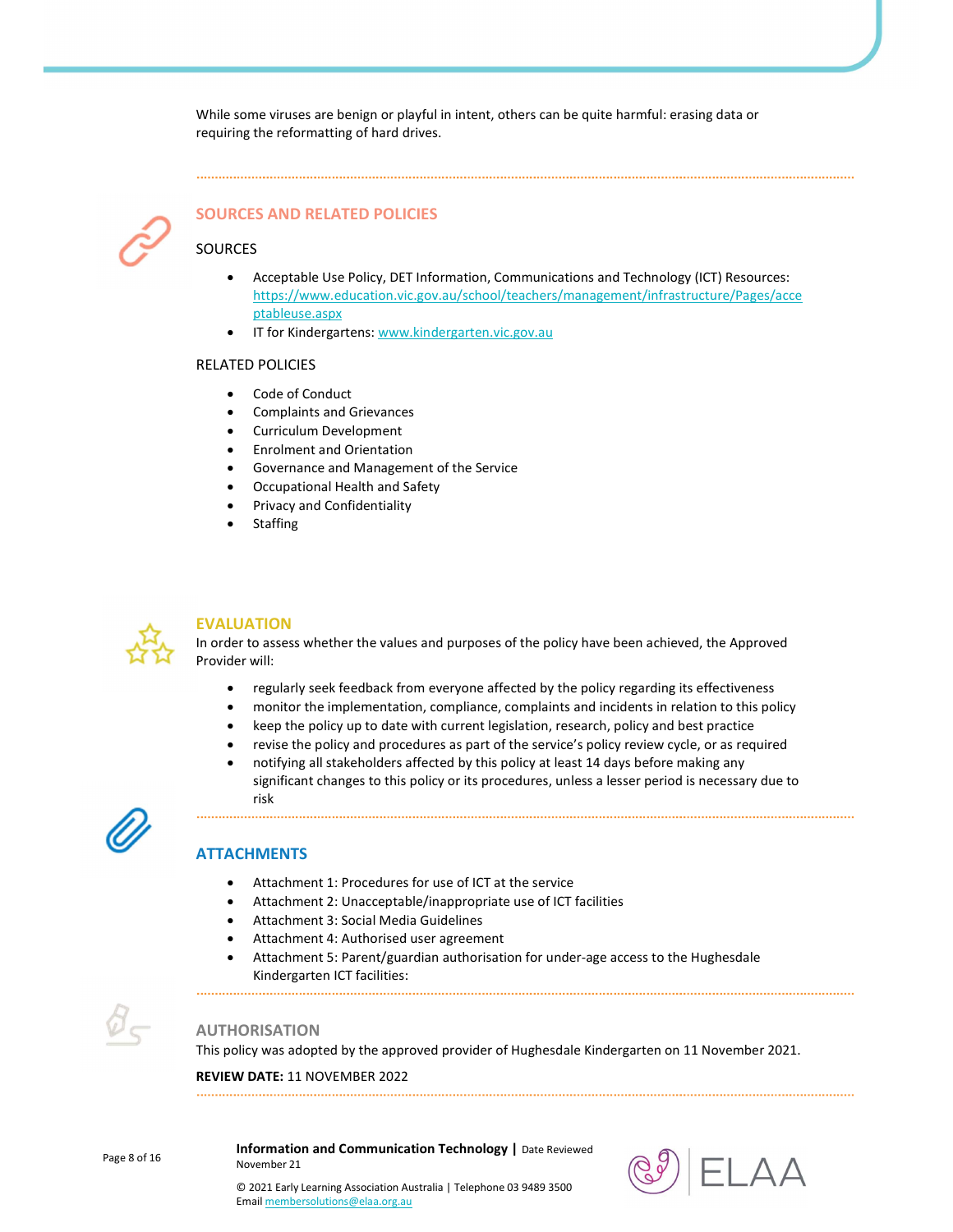# ATTACHMENT 1. PROCEDURES FOR USE OF ICT AT THE SERVICE

## Email usage

- Content of emails and email addresses must always be checked before sending.
- When sending emails to multiple recipients, care should be taken to avoid the inappropriate disclosure of email addresses to a whole group of recipients; blind copying (BCC) should be used where appropriate.
- Always include a subject description in the subject line.
- Create an email signature that identifies employee name, title, service name, service phone number and address
- Always include a disclaimer (refer to Definitions) which is common to all users, on emails to limit liability.
- Be cautious about opening files or launching programs that have been received as an attachment via email from the email itself. Instead, save an attachment to disk and scan with anti-virus software before opening, and keep an eye out for unusual filenames.
- Never open emails if unsure of the sender.
- Check email accounts on a regular basis and forward relevant emails to the approved provider or appropriate committee members/staff.
- Remove correspondence that is no longer required from the computer quarterly.
- Respond to emails as soon as is practicable.
- Never send unauthorised marketing content or solicitation emails
- Be suspicious of clickbait titles.

## Digital storage of personal and health information

- Digital records containing personal, sensitive and/or health information, or photographs of children must be password protected and stored securely so that privacy and confidentiality is maintained. This information must not be removed from the service without authorisation, as security of the information could be at risk (refer to Privacy and Confidentiality Policy).
- Digital records containing personal, sensitive and/or health information, or photographs of children may need to be removed from the service from time-to-time for various reasons, including for:
	- o excursions and service events (refer to Excursions and Service Events Policy)
	- $\circ$  offsite storage, where there is not enough space at the service premises to store the records.

In such circumstances, services must ensure that the information is transported, handled and stored securely so that privacy and confidentiality is maintained at all times.

- ICT users are not to view or interfere with other users' files or directories, knowingly obtain unauthorised access to information or damage, delete, insert or otherwise alter data without permission.
- Ensure all material stored on an endpoint data storage device is also stored on a backup drive, and that both device and drive are kept in a secure location.

## Backing up data

Data backup is the process of creating accessible data copies for use in the event of breach or loss.

- Develop a written backup plan that identifies:
	- o What's being backed up
	- o Where it's being backed up
	- o How often backups will occur
	- o Who's in charge of performing backups
	- o Who's in charge of monitoring the success of these backups
	- o How will backup drives be stored securely

Services can choose to either between onsite or remote backup:

- Onsite Backup
	- o copy data to a second hard drive, either manually or at specified intervals.
- Remote Backup- cloud based backup server

November 21

- o install the software on every computer containing data that needs to be backed up,
- o set up a backup schedule, and
- o identify the files and folders to be copied.

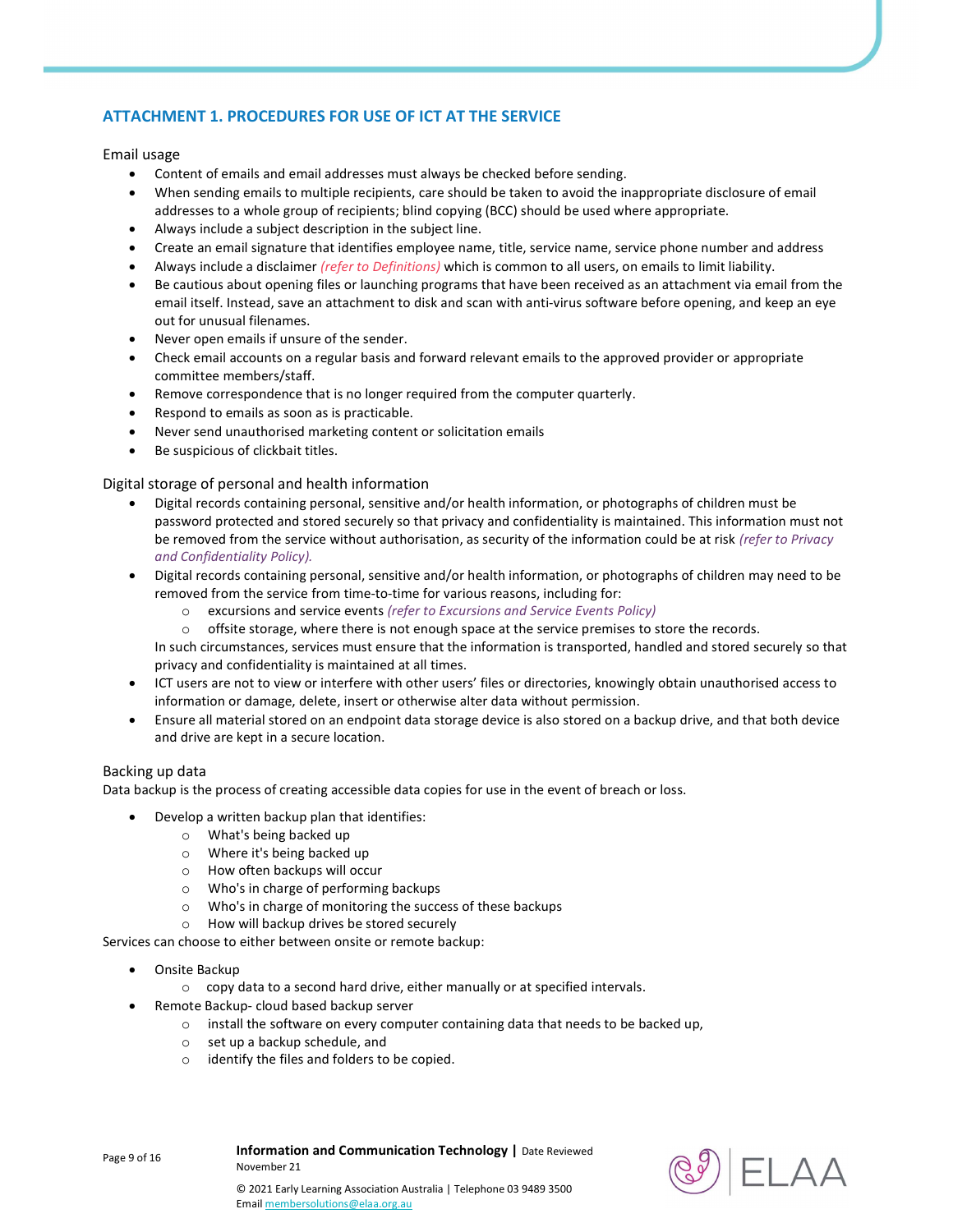## Password management

The effective management of passwords is the first line of defence in the electronic security of an organisation. Every ICT facility should have a password strategy in place as part of the overall security strategy. The technical considerations and principals outlined below are intended to be used as a guide for developing a password procedure.

Technical considerations include:

- a strong password should:
	- o Be at least 8 characters in length
	- o Contain both upper and lowercase alphabetic characters (e.g. A-Z, a-z)
	- o Have at least one numerical character (e.g. 0-9)
	- o Have at least one special character (e.g.  $\sim$ !@#\$%^&\*() -+=)
- always verify a user's identity before resetting a password
- change passwords when an employer leaves the service
- password rotation; changed every 90 days or less
- do not use automatic logon functionality
- use of account lockouts for incorrect passwords, with a limit of 5 or fewer bad attempts.

Users should always follow these principles:

- do not share passwords with anyone. If there is an issue that requires you to do so, remember to change the password immediately after the issue has been resolved.
- never use the same password for work accounts as the one you have for personal use (banking, etc.).
- do not write down passwords or include them in an email.
- do not store passwords electronically unless they are encrypted.
- never use the "remember password" feature on any systems; this option should be disabled
- Do not use the same password for multiple administrator accounts.

## Working from home

When an approved provider, nominated supervisor, early childhood teachers, educators or staff members are working from home they must:

- complete the authorised user agreement form (refer to Attachment 4)
- conduct a workstation assessment; taking reasonable care in choosing a suitable work space, including ergonomics, lighting, thermal comfort, safety, and privacy
- ensure security and confidentiality of work space, keeping private, sensitive, heath information, planning, educational programs and children's records confidential and secure at all times
- keep allocated passwords secure, including not sharing passwords and logging off after using a computer
- adhere to the Privacy and Confidently Policy
- report breaches to privacy or loss of private, sensitive, and heath information to nominated superiors as soon as practically possible.

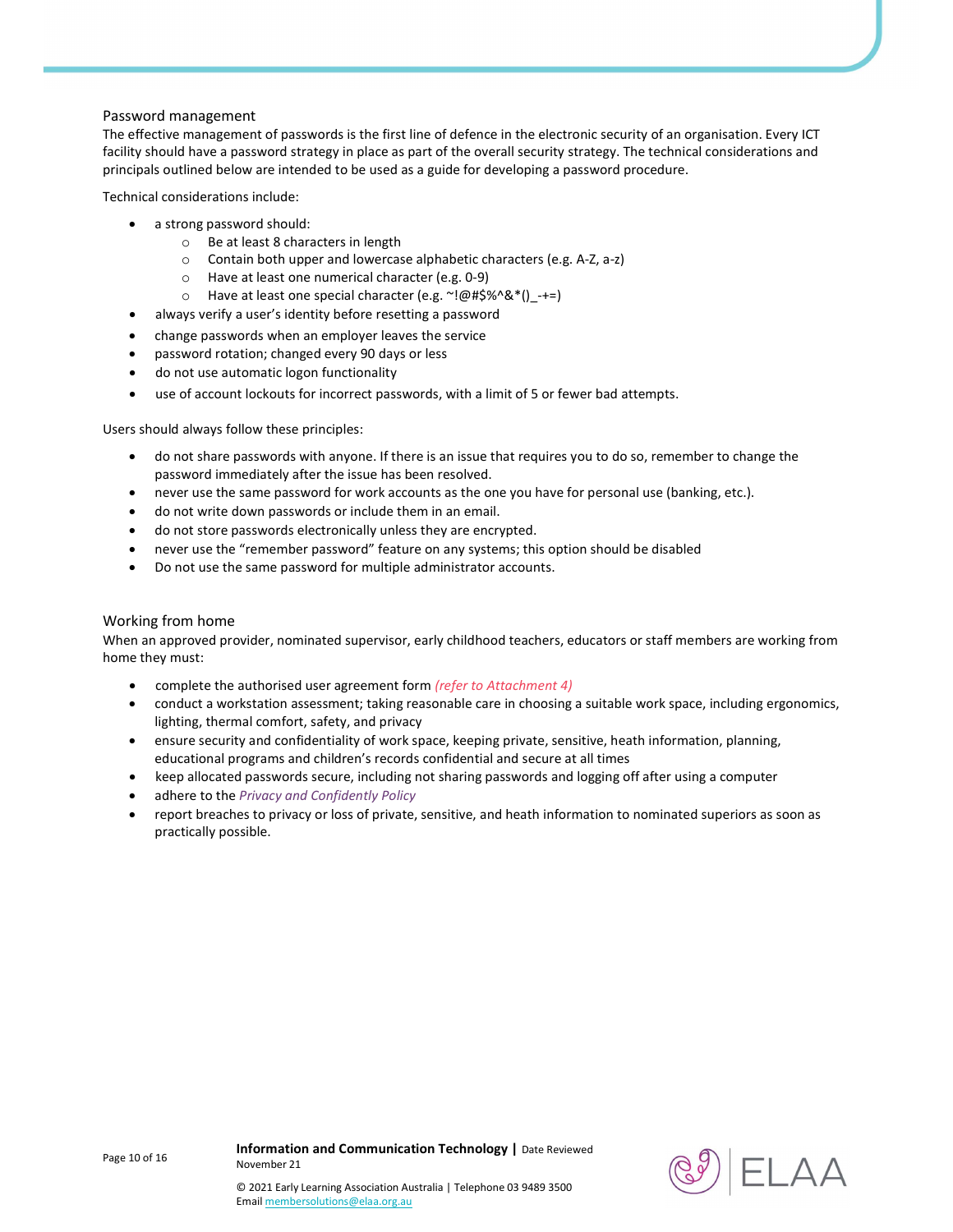# ATTACHMENT 2. UNACCEPTABLE/INAPPROPRIATE USE OF ICT FACILITIES

Users of the ICT facilities (and in particular, the internet, email and social media) provided by Hughesdale Kindergarten must not:

- create or exchange messages that are offensive, harassing, obscene or threatening
- create, copy, transmit or retransmit chain emails (refer to Definitions), spam (refer to Definitions) or other unauthorised mass communication
- use the ICT facilities as a platform to gain unauthorised access to other systems
- carry out activities that are illegal, inappropriate or offensive to fellow employees or the public. Such activities include, but are not limited to, hate speech or material that ridicules/discriminates against others on the basis of race, nationality, creed, religion, ability/disability, gender or sexual orientation
- use the ICT facilities to access, download, create, store or distribute illegal, offensive, obscene or objectionable material (including pornography and sexually explicit material). It will not be a defence to claim that the recipient was a consenting adult
- use the ICT facilities to make any personal communication that could suggest that such communication was made in that person's official capacity as an employee or volunteer of Hughesdale Kindergarten
- conduct any outside business or engage in activities related to employment with another organisation
- play games
- use the facilities to assist any election campaign or lobby any government organisation
- exchange any confidential or sensitive information held by Hughesdale Kindergarten unless authorised as part of their duties
- publish the service's email address on a 'private' business card
- harass, slander, intimidate, embarrass, defame, vilify, seek to offend or make threats against another person or group of people
- breach copyright laws through making copies of, or transmitting, material or commercial software.

#### Breaches of this policy

- Individuals who use ICT at the service for unlawful purposes may be liable to criminal or civil legal action. This could result in serious consequences, such as a fine, damages and/or costs being awarded against the individual, or imprisonment. The Approved Provider will not defend or support any individual using the service's ICT facilities for an unlawful purpose.
- The service may block access to internet sites where inappropriate use is identified.
- Employees who fail to adhere to this policy may be liable to counselling, disciplinary action or dismissal.
- Management, educators, staff, volunteers and students who fail to adhere to this policy may have their access to the service's ICT facilities restricted/denied.

#### Category 1: illegal — criminal use of material

This category includes but is not limited to:

- child abuse material offences relating to child pornography covered by the Crimes Act 1958 (Vic). 'Child abuse material' is defined in section 51A of the Crimes Act 1958 (Vic)
- objectionable material offences relating to the exhibition, sale and other illegal acts relating to 'objectionable films' and 'objectionable publications' covered by the Classification (Publications, Films and Computer Games) (Enforcement) Act 1995 (Vic). Such material has or would attract a classification of X18+ (restricted) or RC (refused classification) under the Guidelines for Classification of Films 2012, Guidelines for the Classification of Computer Games 2012 or National Classification Code scheduled to the Classification (Publications, Films and Computer Games) Act 1995 (Cth)
- reckless or deliberate copyright infringement
- any other material or activity that involves or is in furtherance of a breach of criminal law

#### Category 2: extreme — non-criminal use of material

Page 11 of 16

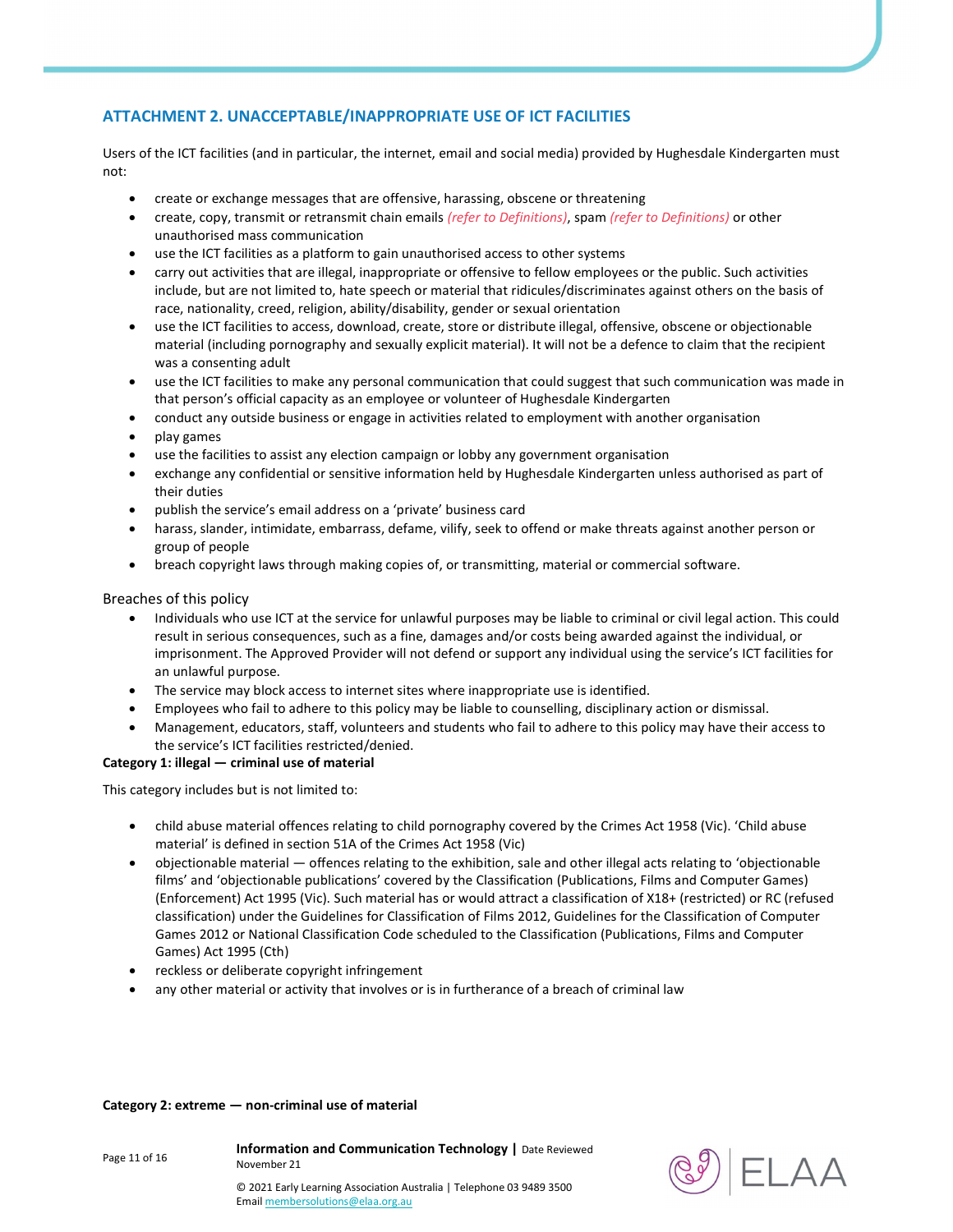This category includes non-criminal use of material that has or may attract a classification of RC or X18+ under the Guidelines for Classification of Films 2012, Guidelines for the Classification of Computer Games 2012 or National Classification Code scheduled to the Classification (Publications, Films and Computer Games) Act 1995 (Cth).

This includes any material that:

- depicts, expresses or otherwise deals with matters of sex, drug misuse or addiction, crime, cruelty, violence or revolting or abhorrent phenomena in such a way that they offend against the standards of morality, decency and propriety generally accepted by reasonable adults to the extent that the material should not be classified
- describes or depicts in a way that is likely to cause offence to a reasonable adult or a person who is, or appears to be, a child under 18 (whether or not the person is engaged in sexual activity or not)
- promotes, incites or instructs in matters of crime or violence
- includes sexually explicit material that contains real depictions of actual sexual intercourse and other sexual activity between consenting adults

## Category 3: critical — offensive material

This category includes other types of restricted or offensive material, covering any material that:

- has or may attract a classification of R18+ under the Guidelines for Classification of Films 2012, Guidelines for the Classification of Computer Games 2012 or National Classification Code scheduled to the Classification (Publications, Films and Computer Games) Act 1995 (Cth). Material may contain sex scenes and drug use that are high in impact
- includes sexualised nudity
- involves racial or religious vilification
- is unlawfully discriminatory
- is defamatory
- involves sexual harassment or bullying

#### Category 4: serious

- This category includes any use which is offensive or otherwise improper.
- The categories do not cover all possible breaches of this policy. Matters not covered by the above categories will be dealt with on an individual basis and on the relevant facts.



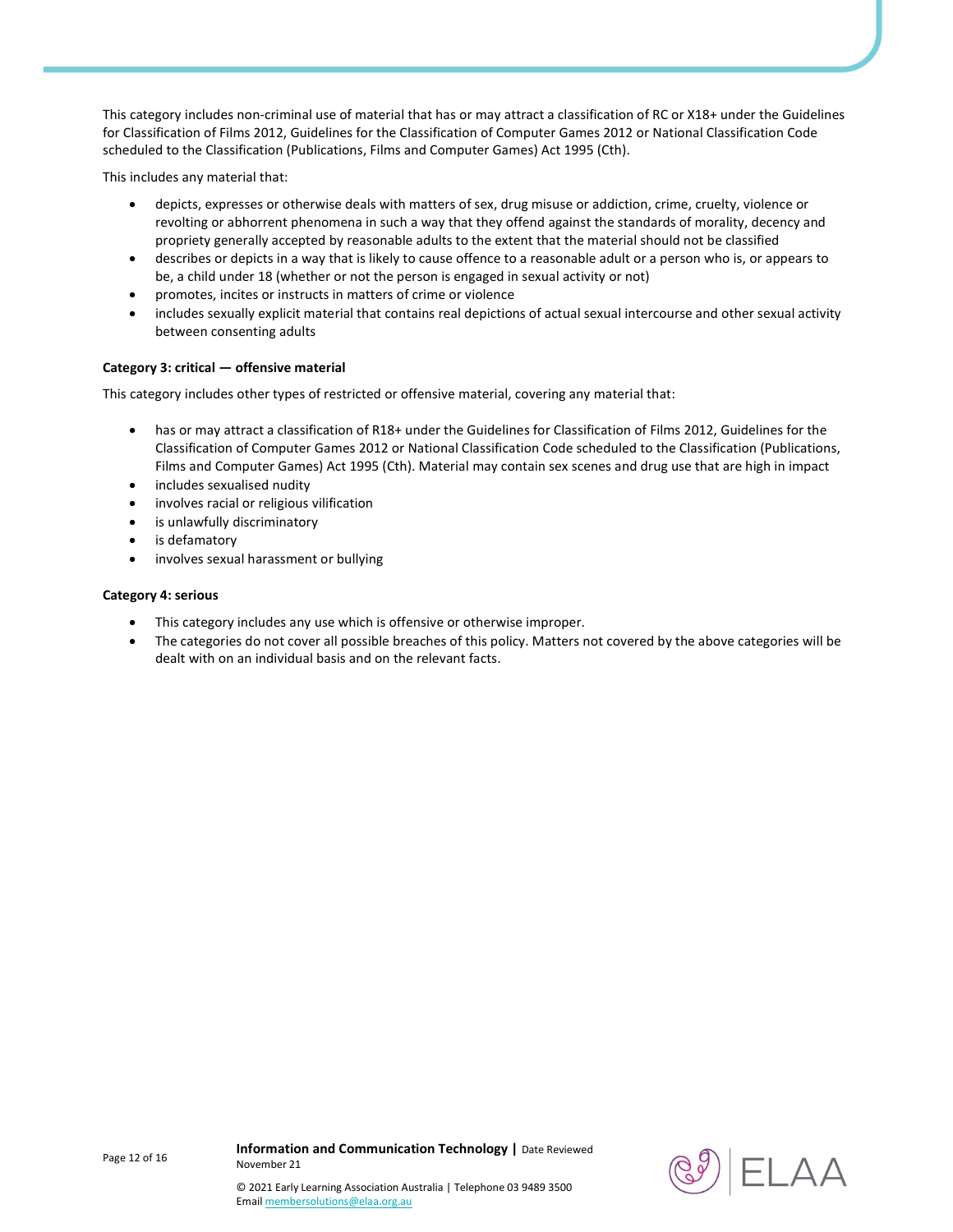# ATTACHMENT 3. SOCIAL MEDIA AND INFORMATION SHARING PLATFORM GUIDELINES

The below directives are essential to the safety and wellbeing of staff, children and their families, and to ensure that Hughesdale Kindergarten operates in a professional and appropriate manner when using social media and/or information sharing platforms.

Staff must exercise extreme caution using ICT facilities when accessing social media and/or information sharing platforms, whether in the workplace or relating to external events or functions involving Hughesdale Kindergarten.

It is a breach of confidentiality and privacy to make posts or comments about children, families, staff or management from Hughesdale Kindergarten on social media sites without consent or authorisation. It is also an offence under current legislation, to record or use a visual image of a child, including transmitting the image on the internet, without the written consent of the child's parent.

[Service Name] specifically requires that, unless you have the express permission, you:

- Do not video or photograph anyone, or post photos or personal details of other Hughesdale Kindergarten staff, children or families;
- Do not post photos or videos of Hughesdale Kindergarten staff, children or families on your personal Facebook page, or otherwise share photos or videos of staff, children or families through social media;
- Do not create a Hughesdale Kindergarten branded Facebook page, or other pages or content on social media that represents Hughesdale Kindergarten, it's staff, children or families without authorisation from the approved provider;
- Do not post anything that could embarrass or damage the reputation of Hughesdale Kindergarten, colleagues, children or families.

## Staff must not:

- post or respond to material that is, or might be construed as offensive, obscene, fraudulent, defamatory, threatening, harassing, bullying, discriminatory, hateful, racist, sexist, infringes copyright, constitutes a contempt of court, breaches a Court suppression order, or is otherwise unlawful or inaccurate;
- make any comment or post any material that might otherwise cause damage to Hughesdale Kindergarten reputation or bring it into disrepute;
- imply that they are authorised to speak as a representative of Hughesdale Kindergarten, or give the impression that the views expressed are those of Hughesdale Kindergarten , unless authorised to do so
- use a Hughesdale Kindergarten email address or any Hughesdale Kindergarten logos or insignia that may give the impression of official support or endorsement of personal comments;
- use the identity or likeness of another employee, contractor or other member of Hughesdale Kindergarten;
- use or disclose any confidential information or personal information obtained in the capacity as an employee/contractor of Hughesdale Kindergarten; or
- access and/or post on personal social media during paid workhours.

#### Personal use of social media

Hughesdale Kindergarten recognises that staff may choose to use social media in their personal capacity. This policy is not intended to discourage nor unduly limit staff using social media for personal expression or other online activities in their personal life. Staff should be aware of and understand the potential risks and damage to Hughesdale Kindergarten that can occur through their use of social media, even if their activity takes place outside working hours or on devices not owned by Hughesdale Kindergarten.

If an individual can be identified as an employee of Hughesdale Kindergarten on social media, that employee must:

- only disclose and discuss publicly available information;
- ensure that all content published is accurate and not misleading and, complies with all relevant policies of Hughesdale Kindergarten
- expressly state on all postings (identifying them as an employee of Hughesdale Kindergarten) the stated views are their own and are not those of Hughesdale Kindergarten;
- be polite and respectful to all people they interact with;
- adhere to the Terms of Use of the relevant social media platform/website, as well as copyright,

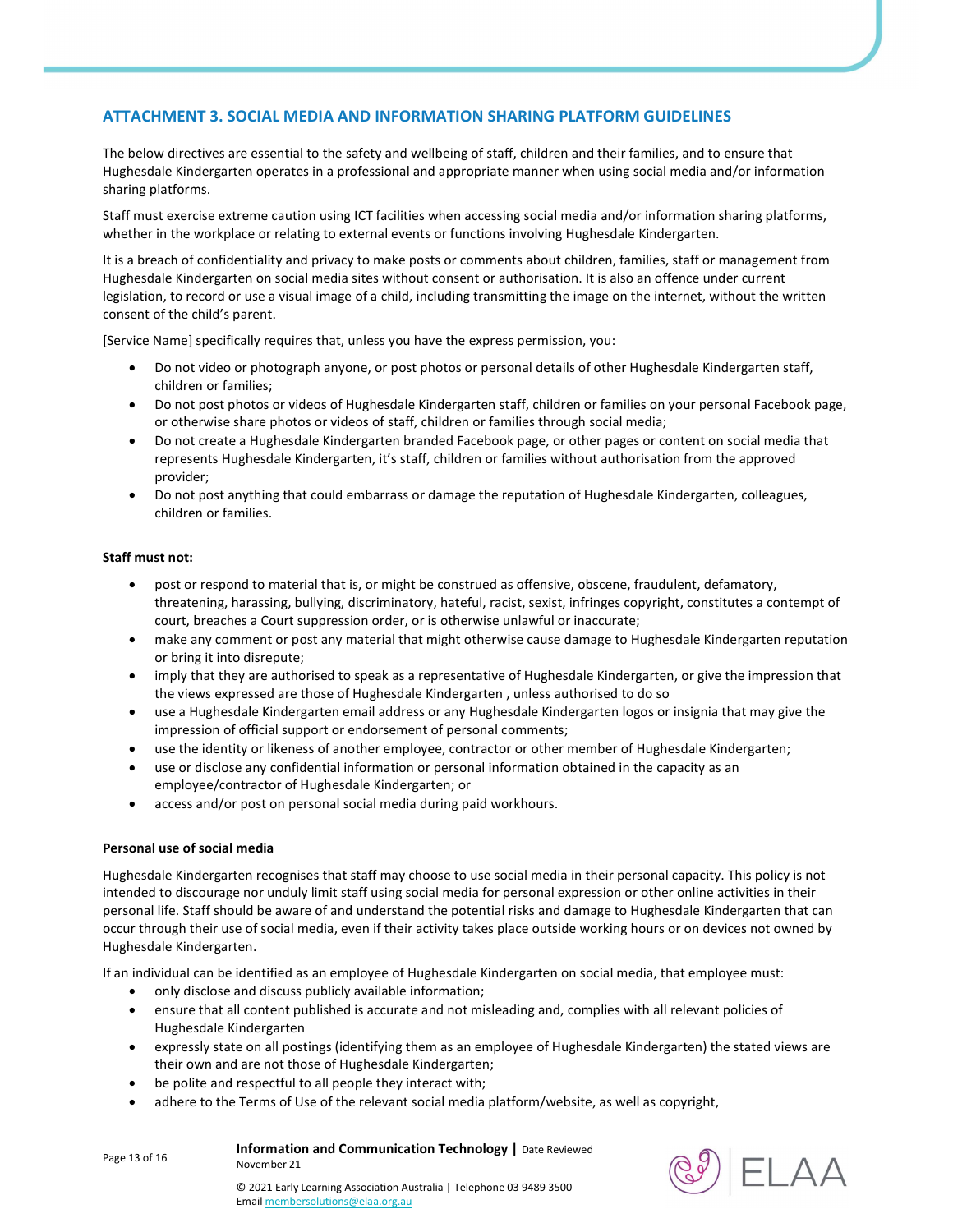- abide by privacy, defamation, contempt of Court, discrimination, harassment and other applicable laws;
- ensure that abusive, harassing, threatening or defaming postings which are in breach of Hughesdale Kindergarten policies may result in disciplinary action being taken, even if such comments are made using private social networks outside of working hours.
- notify the approved provider or person with management or control if they become aware of unacceptable use of social media as described above.

#### Consequences of unacceptable use of social media

- Hughesdale Kindergarten will review any alleged breach of this policy on an individual basis. If the alleged breach is of a serious nature, the person shall be given an opportunity to be heard in relation to the alleged breach.
- If the alleged breach is clearly established, the breach may be treated as grounds for dismissal. In all other cases, the person may be subject to disciplinary action in accordance with Hughesdale Kindergarten Code of Conduct Policy.
- Hughesdale Kindergarten may request that any information contained on any social media platform that is in breach of this policy be deleted.
- Hughesdale Kindergarten may restrict an employee's access to social media on [Hughesdale Kindergarten ICT facilities or if they are found to have breached this policy or while Hughesdale Kindergarten investigates whether they have breached this policy.

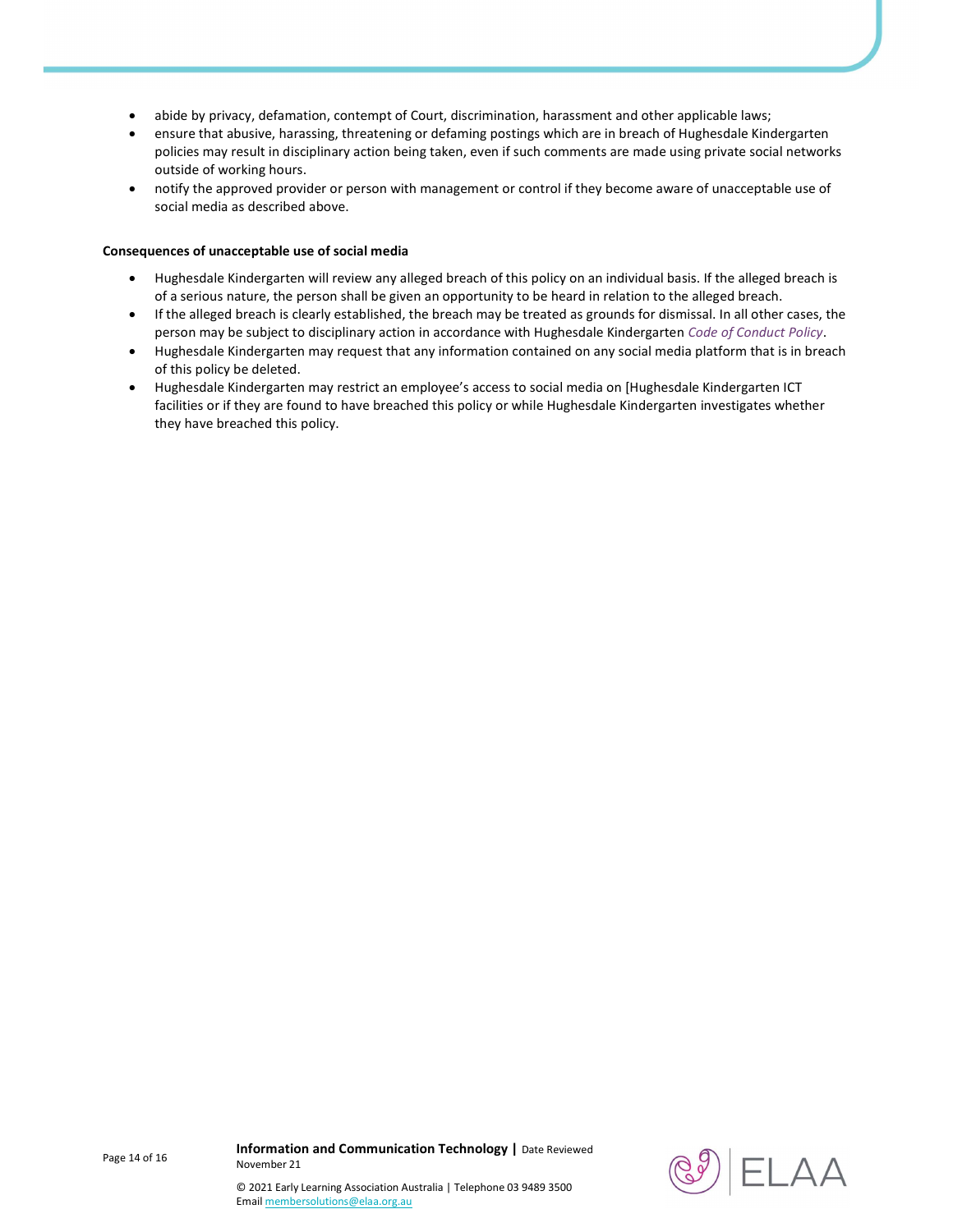# ATTACHMENT 4. AUTHORISED USER AGREEMENT

Portable storage device (PSD) (including laptops)

- I, ,
	- acknowledge that I have received a PSD belonging to Hughesdale Kindergarten
	- will ensure that the PSD:
		- o is used for work-related purposes only
		- o is password-protected at all times
		- o will not be loaned to unauthorised persons
		- o will be returned to Hughesdale Kindergarten on cessation of employment
	- will notify the Committee of Management President as soon as is practicable if the PSD is damaged, faulty or lost
	- have read the Hughesdale Kindergarten Information and Communication (ICT) Technology Policy and agree to abide by the procedures outlined within.

Signature (authorised user) example and the Position

Date

Authorised by **Position** 

Date